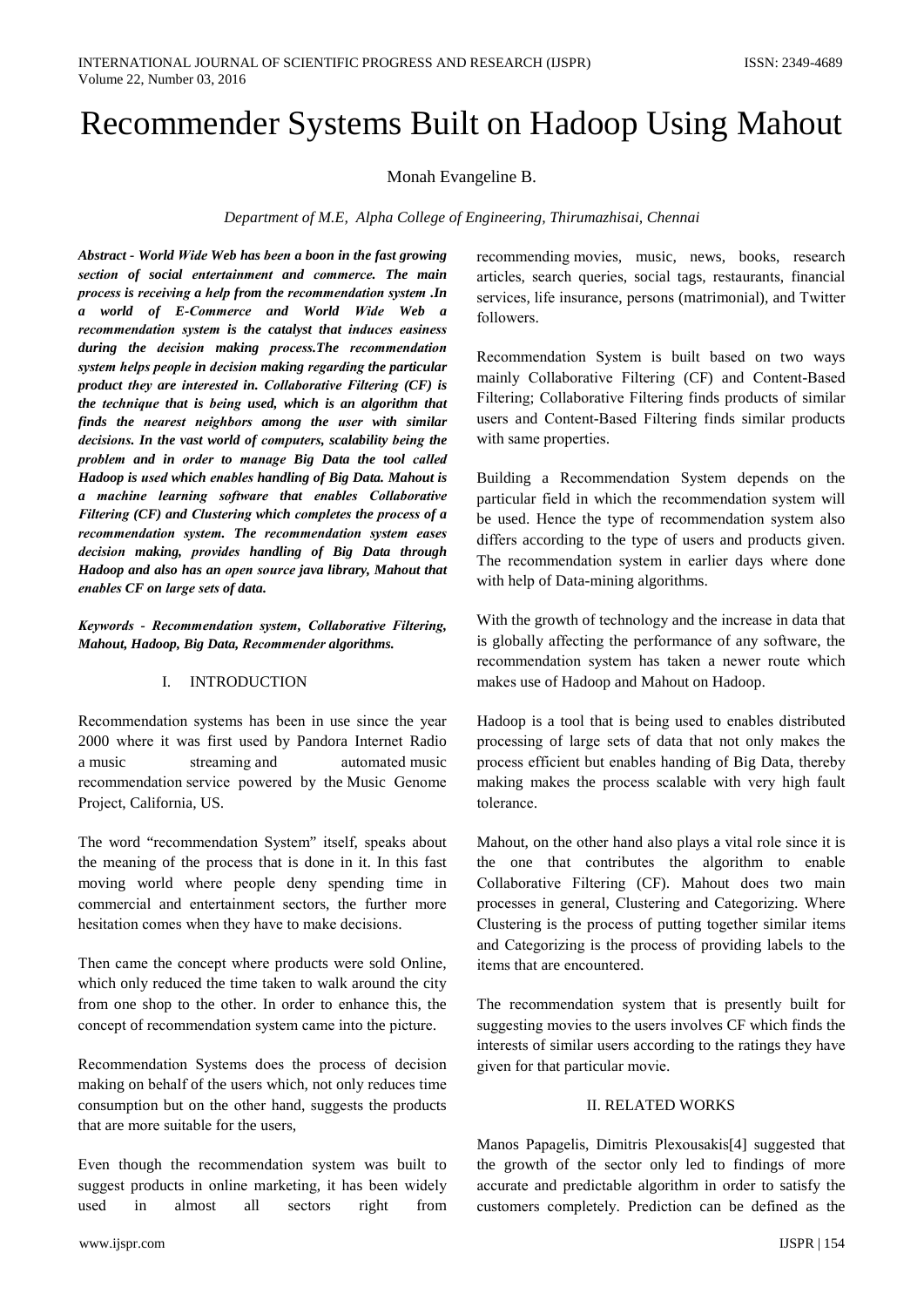probability of a user "like" a product which in turn defines recommendation as the "n" list of items with top-n predictions. They also said that there are two main methods or algorithms help in building a recommendation system namely, Collaborative Filtering Algorithm and Content **Based Filtering algorithms** 

The internet usage in the present years has increased enormously leading to an explosion of data. In 2016 the estimated amount of users who use internet in their daily life will be around 3.4 Billion which approximately 45% of the world population. Web search engines like Google, Amazon and Yahoo are the first to face the problem of handling huge set of data says, Fatima EL Jamiy, Abderrahmane Daif, Mohamed Azouazi and Abdelaziz Marzak[7].

A study on improved Collaborative filtering algorithm done by Hee Choon Lee, Seok Jun Lee, Young Jun Chung[8], led to a finding that suggested the preference prediction performance of CMA(Correspondence Mean Algorithm) is way better than NBCFA(Neighborhood Collaborative Filtering Algorithm). Even though these reduce the storage requirement they have scalability issues.

Alexandros Karatzoglou, Alex Smola and Markus Weimer<sup>[1]</sup> compiled a CF algorithm with hashing using Itintensive loss function and Huber loss function. This model is scaled to bigger data-set on large server and also to still data-set over small machines, but the only problem being time complexity.

Dohyung Park , Joe Neeman , Jin Zhang , Sujay Sanghavi , Inderjit S. Dhillon[6] proposed a paper that talks about the collaborative rank setting: a pool of users each provides a small number of pairwise preferences between d-possible items; from these we will have to predict each users preferences for items they are yet to see and rate. There are two main events depicted in this paper which shows an algorithm based on convex optimization provides good generalization and pairwise comparisons essentially matching the sample complexity required in the related matrix completion, using actual numerical.

According to Carlos E. Seminario, David C[5]. Wilson in their proposed theory, Apache Mahout is an enabling platform for the research and have faced both of these issues in implying it as part of the work in Collaborative Filtering. This paper gives views on accuracy and coverage evaluation metrics in Apache Mahout, a recent platform tool that provides support for recommender system application development and also the functional changes made to Mahout's collaborative filtering algorithms.

Mahout recommenders support various similarity and neighborhood formation calculations like recommendation prediction algorithms which include user-based, itembased, Slope- One and Singular Value Decomposition (SVD), and also incorporates Root Mean Squared Error (RMSE) and Mean Absolute Error (MAE) evaluation methods. Mahout library is readily extensible and provides a wide range of Java classes for customization and has an active community.

#### **IILPROPOSED SYSTEM**

The proposed system constitutes an entirely different approach which does not involve any of the Data Mining Technique. Instead it makes use of the Collaborative Filtering algorithm that uses Pearson's Correlation Coefficient to find the similarity and also uses Cloud environment like Hadoop using Mahout, a java library. The user gives the ratings for a movie or books a product online and this is stored in database which in turn is transformed as data sets.

These data sets are then gathered together and run in a recommendation system, thereby finding the similar products and user's interests.



Fig 1: Recommendation System

Hadoop uses HDFS file system, which stores data as flat files. HDFS follows write once read many ideology which doesn't support random read write problem. Thus there will not be any problem regarding the performance of the recommender system providing the most accurate results.

Hadoop can evaluate and generate large sets of data, since it supports HDFS. The CF algorithm involved in the process is supported by Mahout which is a machine learning library. It also provides lower latency access to even small amount of data within a large data set.

Therefore system will provide more accurate result for large data sets also. Mahout overcomes issues with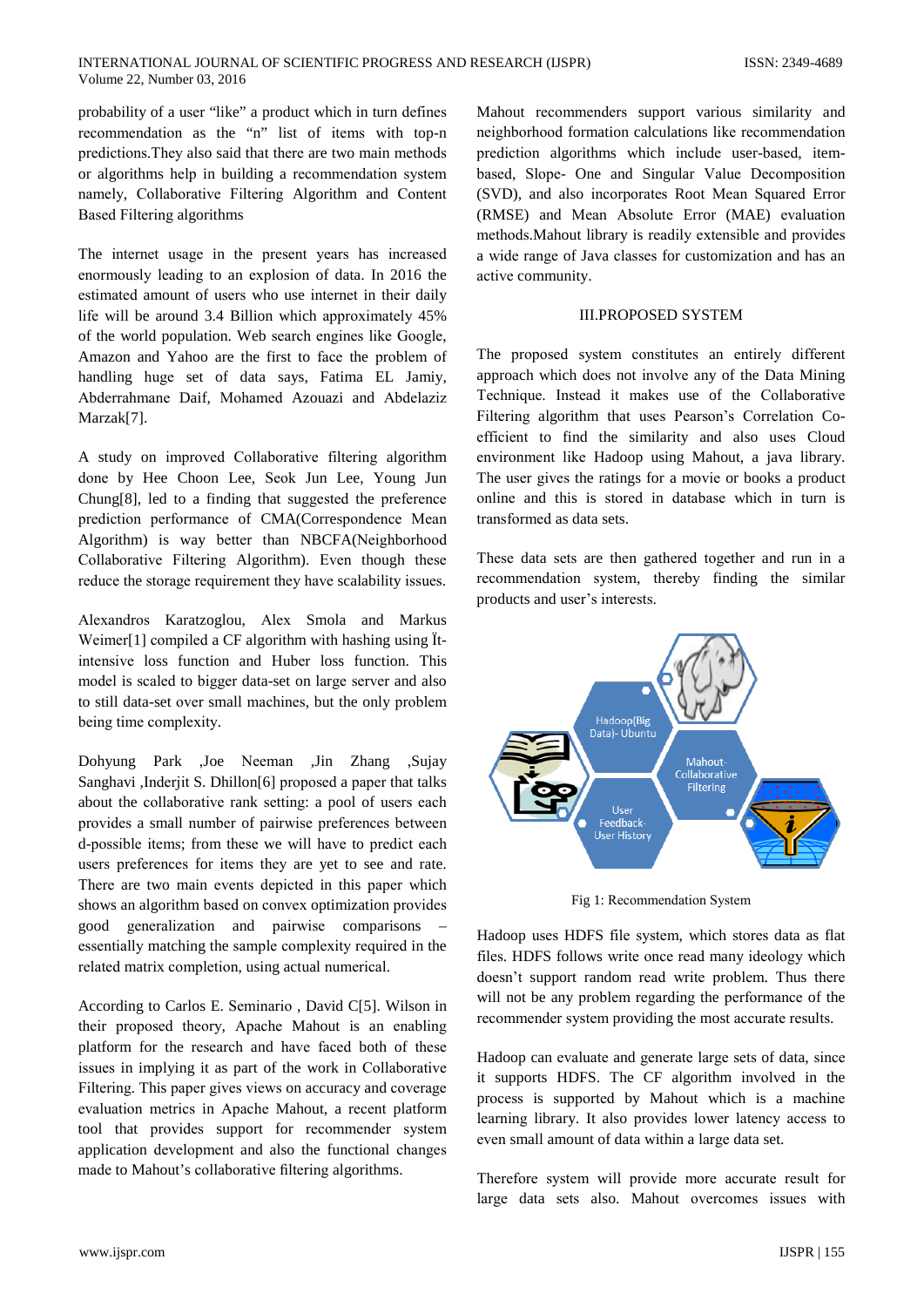scalability and Hadoop provides the distributed environment to improve efficiency.

The Hadoop tool composes of three tiers namely, Distributed computation that uses a framework called Mapreduce; Distributed Storage which is nothing but a distributed file system called HDFS providing storage; Server Cloud which runs on commodity hardware.



Fig 2: Hadoop Basic Structure

Apache Hadoop provides the distributed environment to a process which only increases the performance of a project. Hadoop runs on HDFS(Hadoop Distributed File System) which is why it handles Big Data exclusively.

Apache Mahout is another machine learning software that helps in clustering and classifying big amount of data. Mahout also supports Collaborative Filtering (CF), thereby making the classification needed to recommend products more easier and extensive. The recommendation system gathers the information from the user history or the feedback ratings given for that particular product and then it is sent to the recommender.

The Collaborative Filtering (CF) algorithm finds the similar users among the user profiles and finds the recommended products This is the simple diagrammatic representation for the proposed system which shows how the flow of control is passed on one section to another

A. The Recommendation Problem:

The first step to build a recommender system, is to find the rough estimation or the prediction on how a user will like an item or on what basis? Thus a utility function is made use; this is based on past behavior, relations to other user, item similarity, context, demography etc;

We assume certain variables in order to form an equation i.e, let C be the users, S be the set of all possible

recommendable items. Let U be the utility fuction to measure the usefulness of the item set S to user C, i.e.  $U:C*S\rightarrow R$ , where R is the totally or dered set. Thus for each c $\epsilon$ C chosen items s $\epsilon$ S it maximizes U.



Fig 3: The Recommendation Problem

Thus the process can be explained as a two-step process that is done in offline and online. The learning process and the building of Models and Clusters can be done offline where the decision making process according to the Context given by the user and to recommend we have to be online.

## **B.** Collaborative Filtering Based

The dataset, like a movie dataset is loaded into Hadoop distributed file system (HDFS). Then User-based Collaborative Filtering(CF) using Mahout is enabled.

A rating matrix is given, in which each row represents the users and each column represents the items, corresponding row-column value represents ratings given by the customer to an item. Any absence of rating value indicates that the user has not rated the item yet.

There are many similarity measurement methods used to compute the nearest neighbors among the given set of data. The Pearson's correlation coefficient is used to find similarity between two users. Mahout is used to calculate the similarity.

C. Content Based Filtering

Dataset is loaded into file system, then Mahout performs Item-based CF which is usually done by collecting the Past information of the user, i.e. the ratings given to items that are bought by the customer.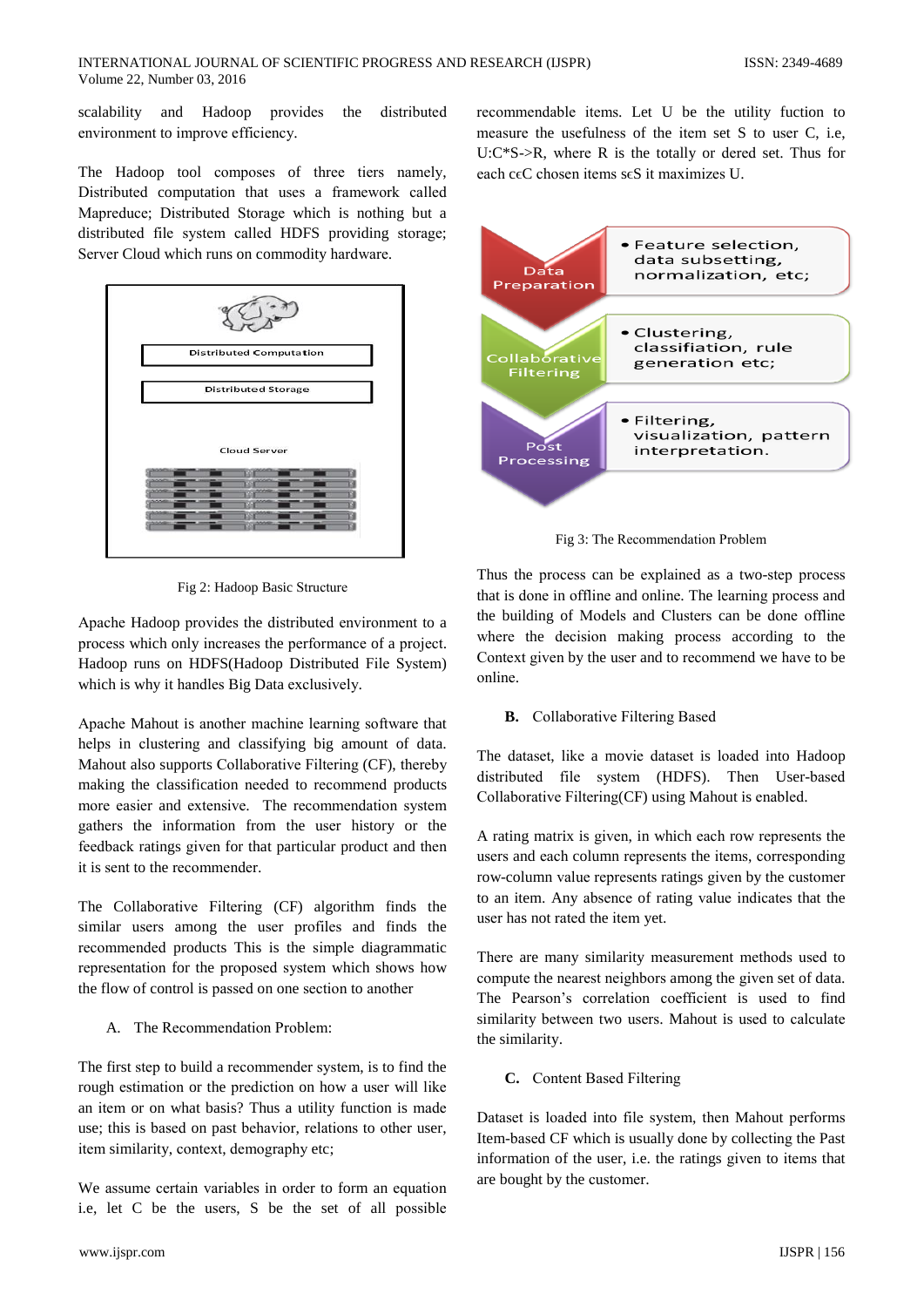By doing this the similarities between items are brought out and inserted into the item to item matrix. The algorithm selects the items which are most similar to the items rated by the user in their past rating history.

Thus the quick peek of both the collaborative and content based filtering has been explained and here follows what the combination of both the methods will lead to; as the next step, based on top-N recommendations, the target items are selected.

In case of user-based CF, if the nearest neighbors are inadequate, i.e. the interest of the target users does not match that many users then recommending an item for that particular user will be not be accurate.

Item-based CF is based on the past information of the user, so it works well in such cases. The user-based and itembased results that are stored in HDFS are taken and then we combine these results based on threshold value.

# D. HDFS

The HDFS framework has a Master node and a Slave node.



Fig 4: The HDFS framework

The Master node does computation and storage, while the slave node also does computation and storage but in a faster processing level. The master node comprises of MapReduce for computation and the main HDFS for storage. The HDFS does the work of partitioning the storage across the slave nodes and keeping track of the data location. The work of MapReduce is to organize where the computational work has to be scheduled across the slave nodes. The slave node can be given additional nodes for increased storage and processing capabilities.

# **IV. EXPERIMENT AND FINDINGS**

Thus for the experiment, we took a MovieLens dataset of size 1M. The dataset contains 10000054 ratings and 95580

tags applied to 10681 movies by 71567 users. There are three files, movie.dat, rating.dat and tag.dat. For movie recommendation, the most important factor is an immediate list of recommended items.

Since the usage of Hadoop, speedup and efficiency varies as number of nodes varies. To analyze this, the number of movies are obtained which are recommended as threshold changes. Speedup and efficiency also changes according to the number of nodes. While running algorithm in Hadoop framework, speedup varies as numbers of nodes vary.

As the no of nodes increases, speedup increases. if the number of processors is one, the efficiency increases since that processor is fully utilized for the particular program. When the processors increases the efficiency decreases, which means the processors can be utilized for different purposes. This is the one main advantage in the distributed system.

#### V. CONCLUSION AND FUTURE WORK

The recommendation systems nowadays have their systems build in a way to find more suitable recommendations based on past search queries on-site & off-site, website visiting trend, preference, on past browsing & purchase history and cross checking e-mails.



Fig 5: The Value of Recommendations

The collaborative filtering algorithm is used to find the similarity and the present system handles large amount of data which is made possible by using Apache Hadoop.

The value of recommendations has grown in these years and also has proved to be the most sought after by the society. The chart above simply explains the increase in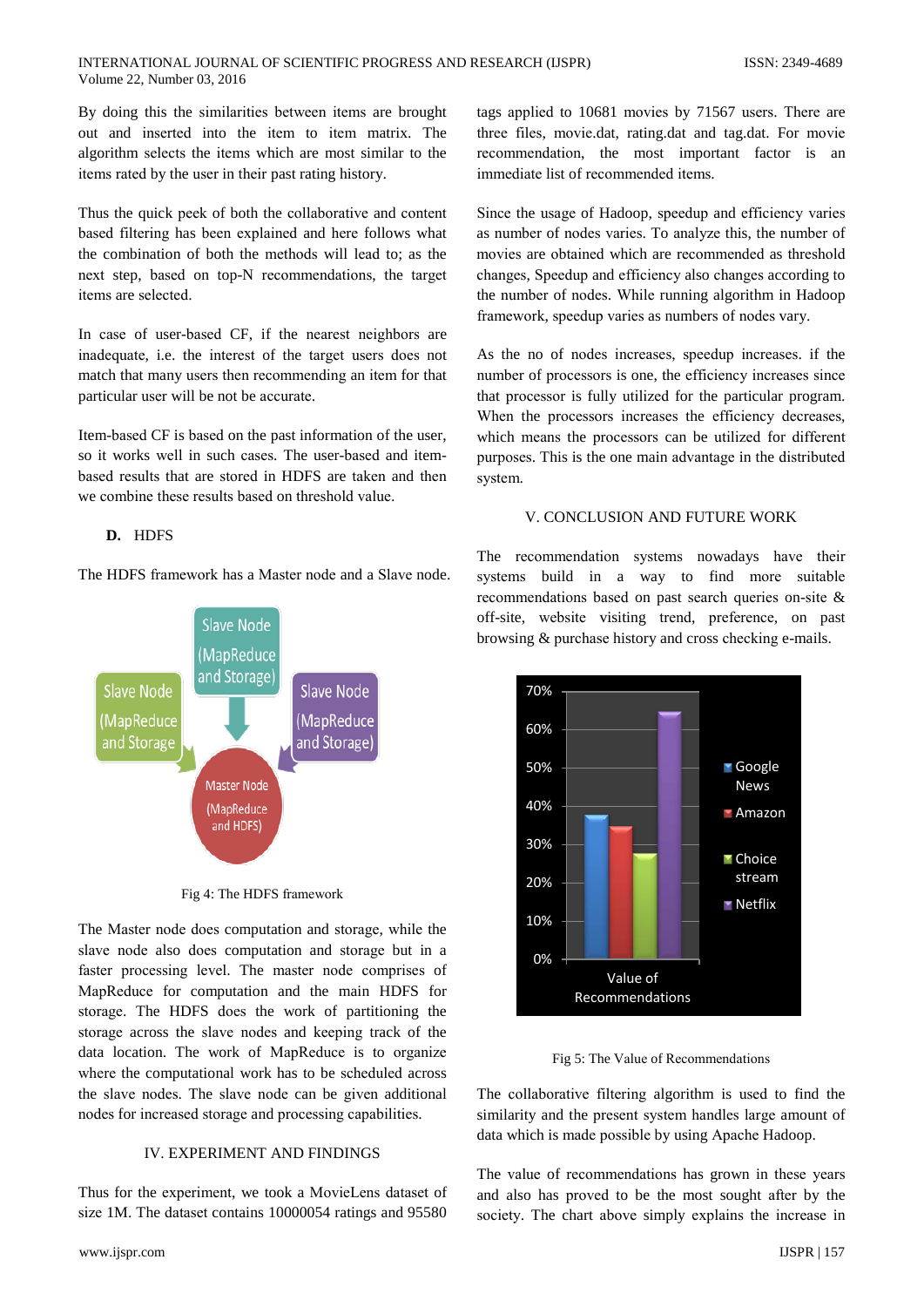the usage of recommendation system that has been adapted by the organization famously known all around the world. It goes like this, in Netflix 2/3 of the movies watched, are recommended; Google News generated 38% more clickthrough by recommendations; Amazon had 35% sales from recommendation; Choicestream simply has 28% of music listened and bought only by recommendations.

Thus, the system of recommendation has only been a boon in this growing society and will continue to grow in the come. The future enhancement years to of recommendation system will be the ability in handling enough data to create the correlations that sophisticated engines needed, in which case ultra fine personalization becomes the only focus, to support inhouse marketing efforts and promotions (the latter is largely manual and always evolving), to provide pricing and merchandising decisions. Adding more importance, recommendation engines need to expand to get at least two of the three right for a visitor to convert well, the three being the three P's: Product. Price and Promotion.

## **REFERENCES**

1. Alexandros Karatzoglou, Alex Smola, Markus Weimer, "Collabrative filtering on a budget", Appear in proceedings of the 13th international conference on Artificial Intelligence and Statistics 2010, Italy.

2. Ludlow D, Khan Z (2012) Participatory democracy and the governance of smart cities. In: Proceedings of the 26th Annual AESOP Congress, Ankara, Turkey

3. Khan Z, Kiani SL (2012) A cloud-based architecture for citizen services in smart cities. In: ITAAC Workshop 2012. IEEE Fifth International Conference on Utility and Cloud Computing (UCC), Chicago, IL, USA. pp 315-320. IEEE

4. Manos Papagelis and Dimitris Plexousakis, "Qualitative analysis of user based and item based prediction algorithms for recommendation agents", Science Direct  $2005.n<sub>b</sub>$ 

5. Carlos E. Seminario and David C. Wilson, "Case study evaluation of mahout as a recommender plateform". presented in workshop on recommendation utility evaluation: Beyond RMSE, held in conjunction with ACM in Ireland, 2012.

6. Dohyung Park ,Joe Neeman ,Jin Zhang ,Sujay Sanghavi ,Inderjit S. Dhillon, "Preference Completion: Large-scale Collaborative Ranking from Pairwise Comparisons"

7. Fatima EL Jamiy, Abderrahmane Daif, Mohamed Azouazi and Abdelaziz Marzak, "The potential and challenges of big data - recommendation systems next level application"

8. Hee Choon Lee, Seok Jun Lee, Young Jun Chung, "A study on improved collaborative filtering algorithm for recommendation system". IEEE 2007.

9. J. B. Schafers. J. Konstan and J. Riedi. "Recommendation Systems in e-commerce", 1st ACM conference on Electronic Commerce ACM press, pp. 158-166, 1999.

10. Sarwar B. and Karypis, "Item based collaborative filtering algorithms" in 10th International World Wide Web conference, 2001

11. Allen, R.B., 1990. User models: theory, method and Practice. International Journal of Man-Machine Studies. Balabanovic, M., Sholam, Y., 1997. Combining contentbasedand collaborative recommendation. Communications of the ACM40 $(3)$ .

12. Breese, J.S., Heckerman, D., Kadie, C., 1998. Empirical analysis of predictive algorithms for collaborative filtering. Proceedings of the 14th Conference on Uncertainty in Artificial Intelligence.

13. Cosley, D., Lawrence, S., Pennock, D. M., 2002. REFEREE: an open framework for practical testing of recommender systems using ResearchIndex.

14. M. Papagelis, D. Plexousakis / Engineering Applications of Artificial Intelligence 18 (2005) 781–789

15. Herlocker, J.L., Konstan, J.A., Borchers, A., Riedl, J., 1999. An algorithmic framework for performing collaborative filtering. Proceedings of the 22nd ACM SIGIR Conference on Research and Development in **Information Retrieval.** 

16. Herlocker, J.L., Konstan, J.A., Riedl, J., 2000. Explaining collaborative filtering recommendations. Proceedings of the ACM Conference on Computer Supported Cooperative Work.

17. Herlocker, J., Konstan, J.A., Terveen, L., Riedl, J., 2004. Evaluating collaborative filtering recommender systems. ACM Transactions on Information Systems  $(TOIS) 22(1)$ .

18. Hofmann, T., 2003. Collaborative filtering via Gaussian probabilistic latent semantic analysis. Proceedings of the 26th Annual International ACM SIGIR